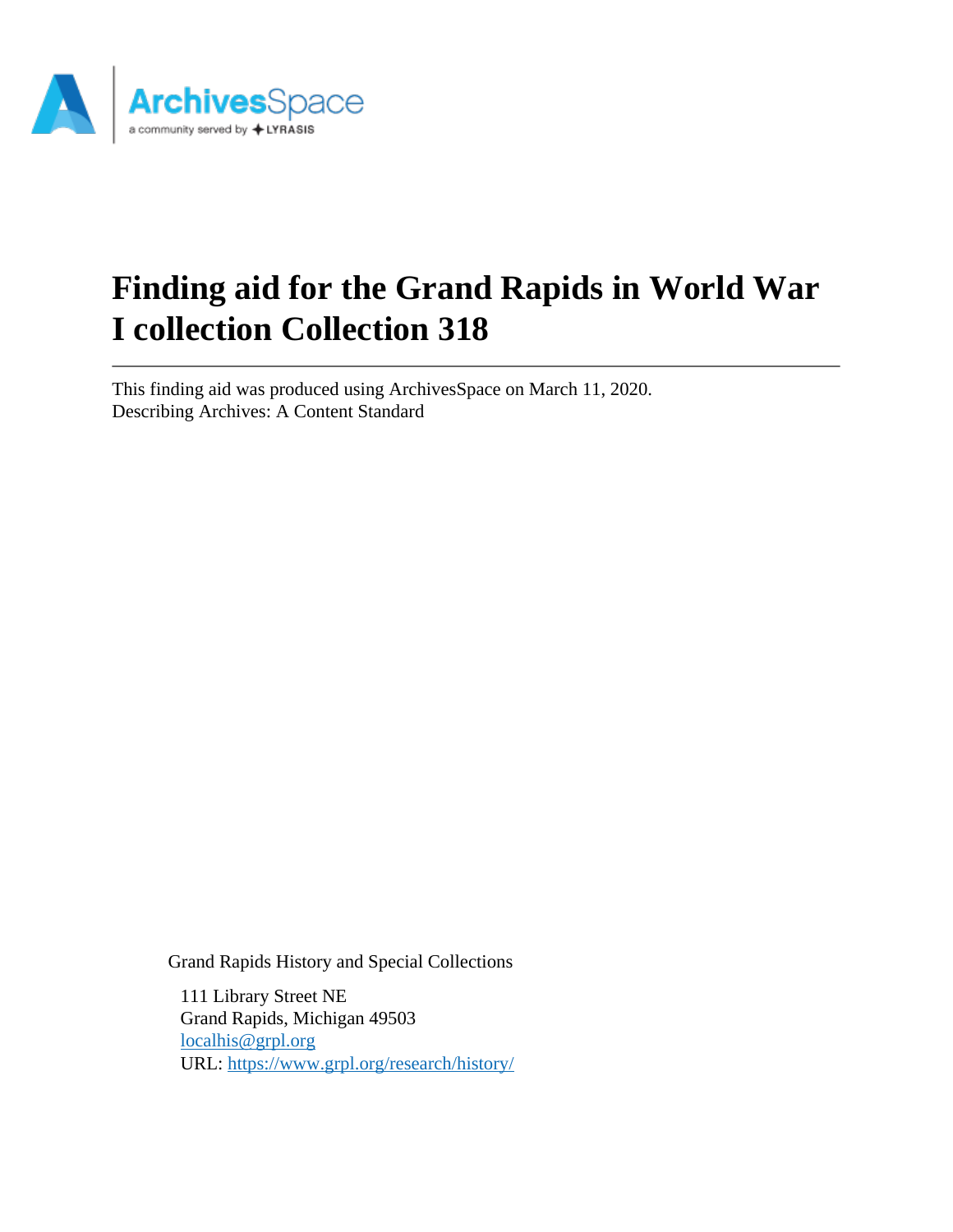## <span id="page-1-0"></span>**Table of Contents**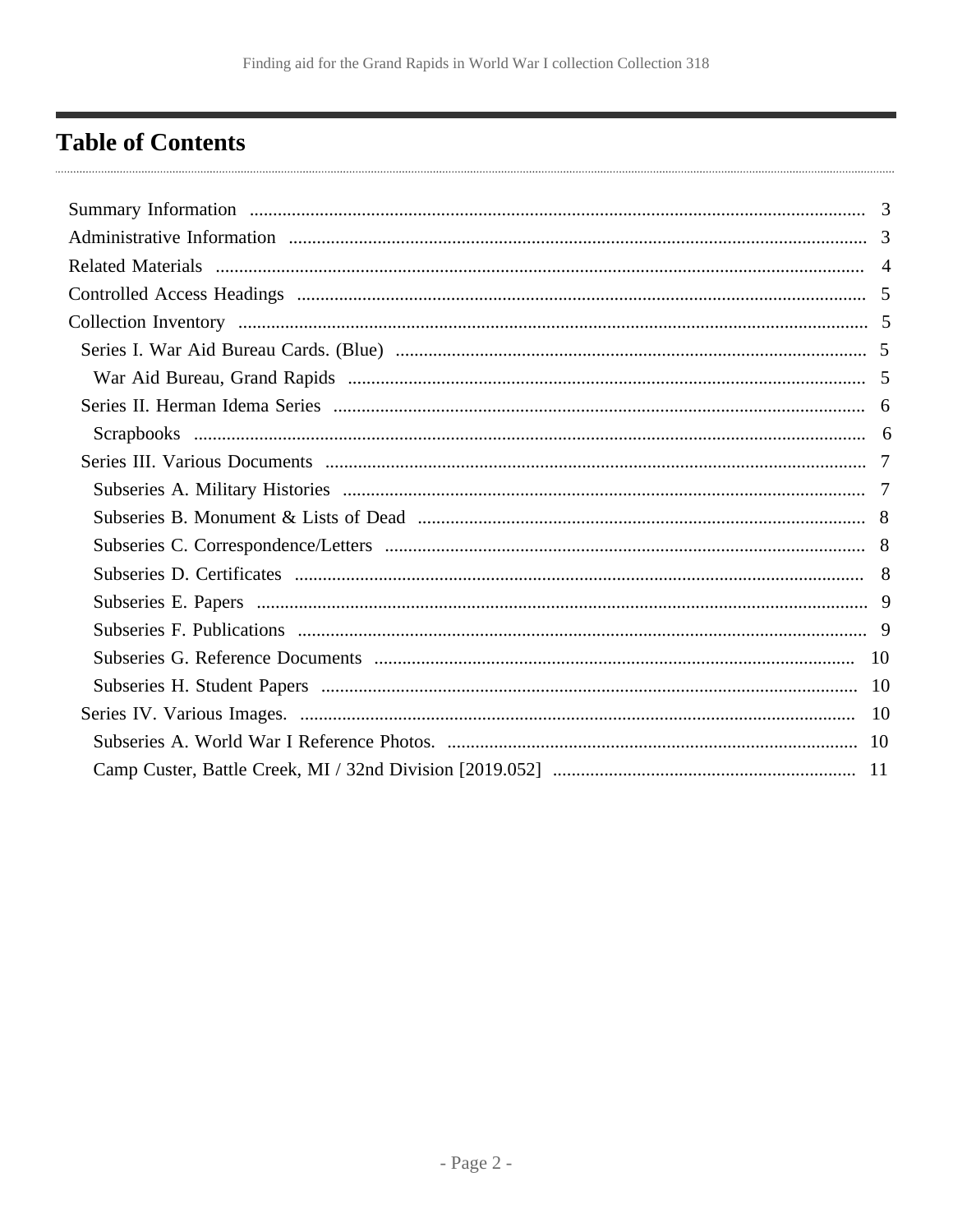### <span id="page-2-0"></span>**Summary Information**

| <b>Repository:</b>                                              | Grand Rapids History and Special Collections                                                                                                                                                                                                                                                                                                                                                                                                                                                                                                                                                                                                                                                                                                      |  |
|-----------------------------------------------------------------|---------------------------------------------------------------------------------------------------------------------------------------------------------------------------------------------------------------------------------------------------------------------------------------------------------------------------------------------------------------------------------------------------------------------------------------------------------------------------------------------------------------------------------------------------------------------------------------------------------------------------------------------------------------------------------------------------------------------------------------------------|--|
| <b>Title:</b>                                                   | Grand Rapids in World War I                                                                                                                                                                                                                                                                                                                                                                                                                                                                                                                                                                                                                                                                                                                       |  |
| ID:                                                             | Collection 318                                                                                                                                                                                                                                                                                                                                                                                                                                                                                                                                                                                                                                                                                                                                    |  |
| <b>ID</b> [Archivists<br><b>Toolkit</b><br>Database::RESOURCE]: | 324                                                                                                                                                                                                                                                                                                                                                                                                                                                                                                                                                                                                                                                                                                                                               |  |
| Date [inclusive]:                                               | circa 1914-1918                                                                                                                                                                                                                                                                                                                                                                                                                                                                                                                                                                                                                                                                                                                                   |  |
| <b>Physical Description:</b>                                    | 14.8 Linear Feet 22 boxes                                                                                                                                                                                                                                                                                                                                                                                                                                                                                                                                                                                                                                                                                                                         |  |
| Language of the<br><b>Material:</b>                             | English                                                                                                                                                                                                                                                                                                                                                                                                                                                                                                                                                                                                                                                                                                                                           |  |
| Abstract:                                                       | This is a devised collection containing various accessions of<br>information related to the participation of Grand Rapids, Michigan<br>and its residents in the Great War, 1914-1918. The collection includes<br>a large set of War Aid Bureau cards documenting soldiers enlisted<br>from the Grand Rapids, Michigan area. Also included are scrapbooks<br>containing newspaper clippings on these soldiers, prepared by Henry<br>Idema. Also included are some original military documents, student<br>papers and published and unpublished military histories. Several<br>military histories document the 126th Infantry, and the 32nd Division,<br>which was formed during the Spanish American War and served in<br>both World War I and II. |  |

#### **^** [Return to Table of Contents](#page-1-0)

### <span id="page-2-1"></span>**Administrative Information**

### **Publication Statement**

Grand Rapids History and Special Collections

111 Library Street NE Grand Rapids, Michigan 49503 [localhis@grpl.org](mailto:localhis@grpl.org) URL:<https://www.grpl.org/research/history/>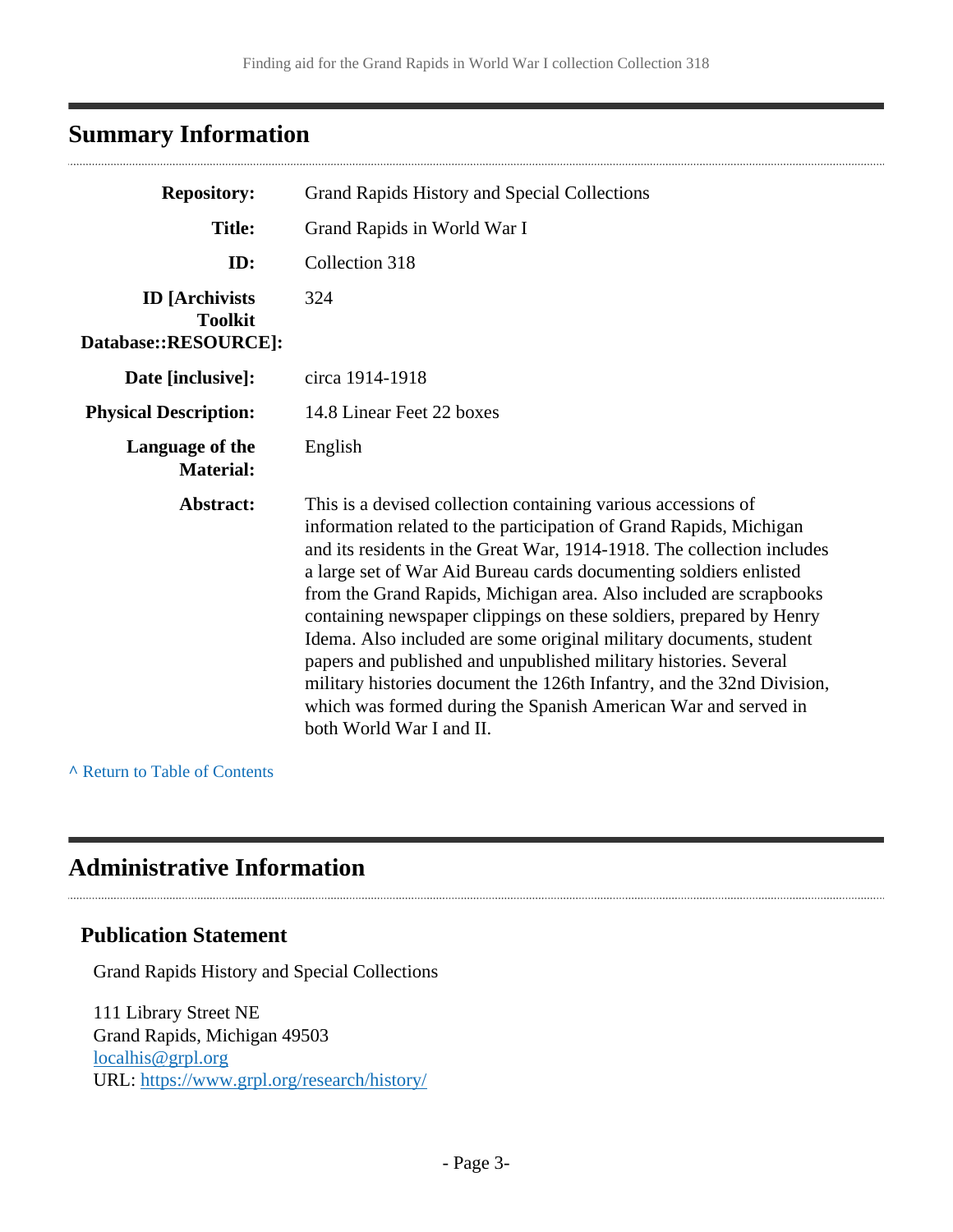#### **Immediate Source of Acquisition**

Various and unknown donors

#### **Processing Notes**

There are a number of additional processing needs of this collection, including both physical processing and descriptive processing for better access. These include:

-Removal of rusty metal paper clips from the blue War Aid Bureau cards.

-Foldering, boxing and cross reference of the material clipped to these cards.

-Construction of a database, at least to provide a name index, to those listed in the cards.

-Microfilming of the cards.

Items from Accession 2002.043 need to be humidified and rehoused.

Blue Cards. Due to the arrangement of the furniture in the temporary building, the drawer where these cards were previously housed could not be pulled out far enough to detect cards remaining in the drawer. When the cabinet was sold, some of the cards were still in it, and returned to the Library. A box was added at the end of the Large Shoebox range, and these cards were housed in that box. All of this series needs to be checked, beginning at the end of the blue cards, to see if the found cards need to be integrated alphabetically, or if the alphabet ranges and order need to be adjusted in the boxes.

So, currently we have to boxes,  $14 \& 15$ , which are listed as being the last boxes for the set, and this needs to be corrected, and the box labels corrected.

An earlier finding aid documenting this information was lost due to format destruction, and this information is reconstructed from the Archivist's memory. 5/20/2008

**^** [Return to Table of Contents](#page-1-0)

### <span id="page-3-0"></span>**Related Materials**

#### **Related Materials**

Coll. 023, Godfrey Anderson Manuscripts

Coll. 108, 339th Ambulance Company Collection

Coll. 119, LuLu Cudney Papers. "Butterworth Nurses Serving in the Red Cross, 1898, 1918-19," 1930.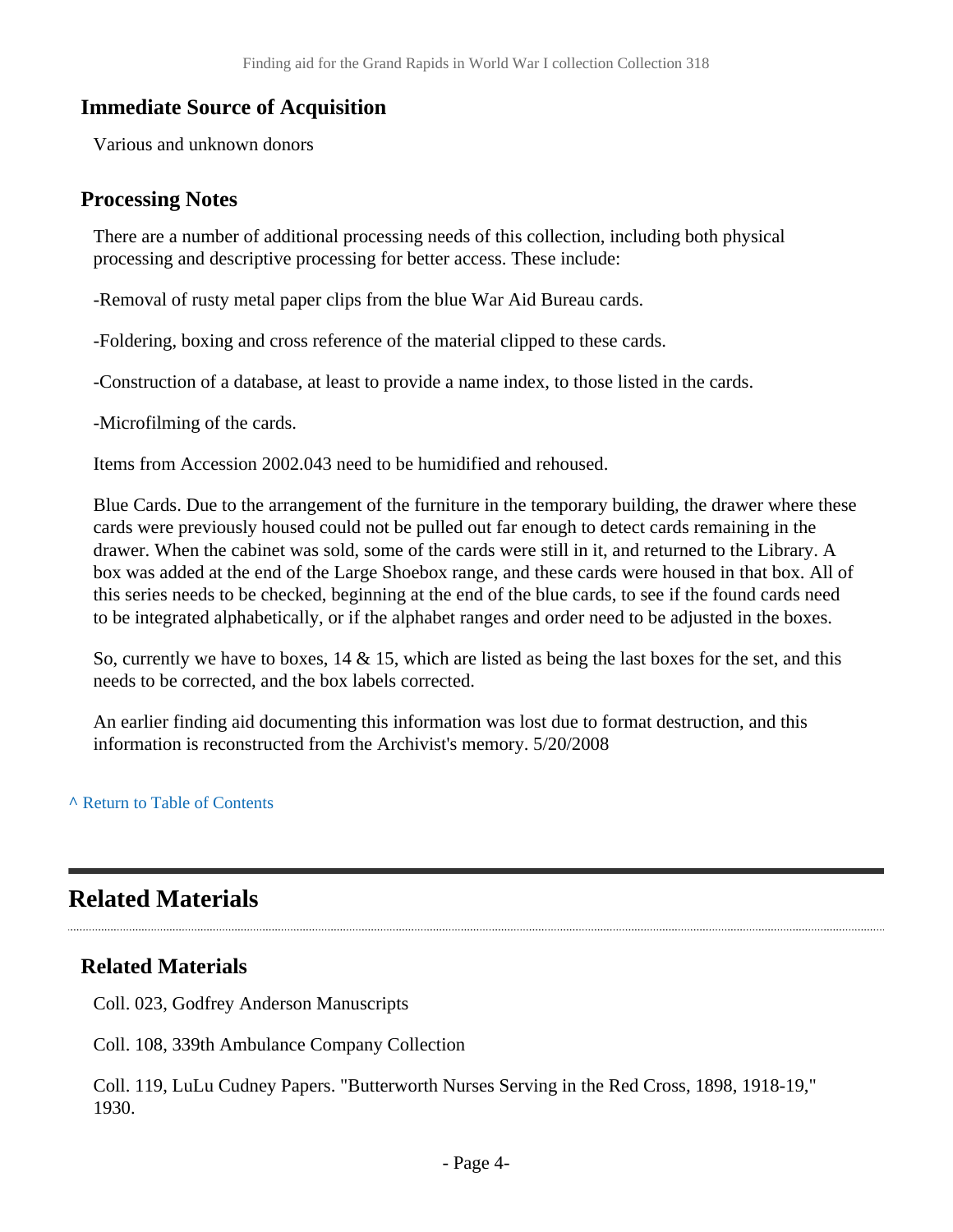Coll. 141-25, Harry Wells Naval Related materials, 1999.108

- Coll. 145, Dr. Frank C. Kinsey World War I Photographs
- Coll. 146, Dr. Sumner Merrill Wells, Jr. World War I & Personal Papers
- Coll. 174, Women's Committee of the Council on National Defense. Grand Rapids Unit. Records.
- Coll. 198, Avery C. Gilleo Collection of World War I
- Coll. 219, Samuel H. Ranck Papers.

Coll. 320, Record of Kent County Soldiers and Sailors in Service in the Great War [World War I]

**^** [Return to Table of Contents](#page-1-0)

### <span id="page-4-0"></span>**Controlled Access Headings**

- Grand Rapids (Mich.) -- History
- World War, 1914-1918 -- Registers -- Michigan
- World War, 1914-1918

### <span id="page-4-1"></span>**Collection Inventory**

### <span id="page-4-2"></span>**Series I. War Aid Bureau Cards. (Blue)**

#### **Scope and Contents**

The source of these cards is currently undocumented. Information on the cards includes: Name, Address, Date of Birth, Place of Birth, Place of Enlistment, Date of Enlistment, Branch of Services, Rank, Date Reported for Duty, Unit, Person to Notify in Emergency (Name/Address/Relationship), Lodge, Church, Marriage Date / Place, Name of Worked, Members of Family. Sometimes other cards or information are clipped to the blue cards. These include:

A. Soldiers and Sailors Records – The Great War (small white card). This card gives less information, but information also collected on the blue card.

B. Local Board for Division no. 1, City of Grand Rapids. (small white card) These cards were created on the back of discarded Grand Rapids Public Library Receipt Blank for Special Loans cards. The "Local Board ..." information was stamped on the blank back of these cards, and a name and address was typed in the top left corner. The use or significance of any of these cards has not been documented.

### <span id="page-4-3"></span>**War Aid Bureau, Grand Rapids**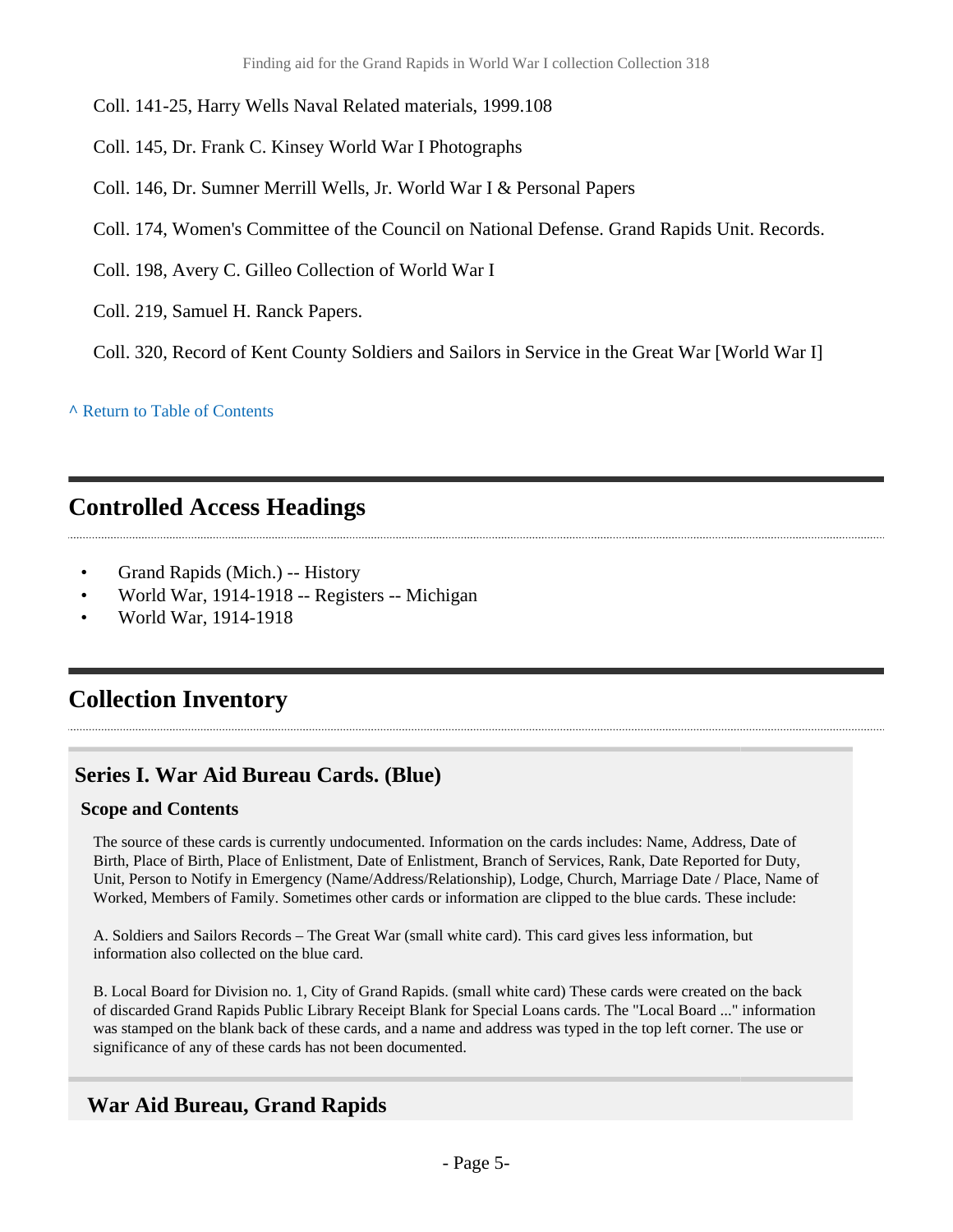| <b>Title/Description</b>            | <b>Instances</b> |
|-------------------------------------|------------------|
| <b>Blue Cards A-BJ</b>              | Box 1            |
| <b>Blue Cards BL-CA</b>             | Box 2            |
| <b>Blue Cards CE-DE</b>             | Box 3            |
| <b>Blue Cards DH-F</b>              | Box 4            |
| <b>Blue Cards G-HEN</b>             | Box 5            |
| <b>Blue Cards HEP-J</b>             | Box 6            |
| <b>Blue Cards K-LA</b>              | Box 7            |
| <b>Blue Cards LE-ME</b>             | Box 8            |
| <b>Blue Cards MI-O</b>              | Box 9            |
| <b>Blue Cards P-RE</b>              | <b>Box 10</b>    |
| <b>Blue Cards RH-SH</b>             | <b>Box 11</b>    |
| <b>Blue Cards SL-SZ</b>             | <b>Box 12</b>    |
| <b>Blue Cards T-VAND</b>            | Box 13           |
| <b>Blue Cards VANE-Z</b>            | <b>Box 14</b>    |
| Blue Cards W-Z. Found. Unprocessed. | <b>Box 15</b>    |

**^** [Return to Table of Contents](#page-1-0)

### <span id="page-5-0"></span>**Series II. Herman Idema Series**

#### **Scope and Contents**

This series contains two scrapbooks created by Idema, and other documents found and saved by him, and deposited at the Grand Rapids Public Library. The scrapbooks contain newspaper clippings only about the soldier, including deaths, wounds and other information. Vol. 1 includes at least one article on Idema himself, and his War Work. There is some indexing within the volumes.The saved documents are ledger type books or sheets with the heading "Record of M.N.G. From Grand Rapids, Michigan", and are perhaps part of the separate Coll. 320, Record of Kent County Soldiers and Sailors in Service in the Great War [World War I]Idema found one of these volumes at the City Hall in 1921, and another at the Armory later that same year.No photocopying is permitted from these fragile early volumes. See desk staff for alternatives.

### <span id="page-5-1"></span>**Scrapbooks**

### **Soldiers', Sailors' and Nurses' Records / compiled by Herman H. Idema, Formerly M940.3.Id3**

| <b>Title/Description</b>              | <b>Instances</b> |
|---------------------------------------|------------------|
| V.1 Oct. $5-14$ , $1918$              | Box 20           |
| V.2 Nov. 28-Dec. 25, 1918 [oversized] | Box 20           |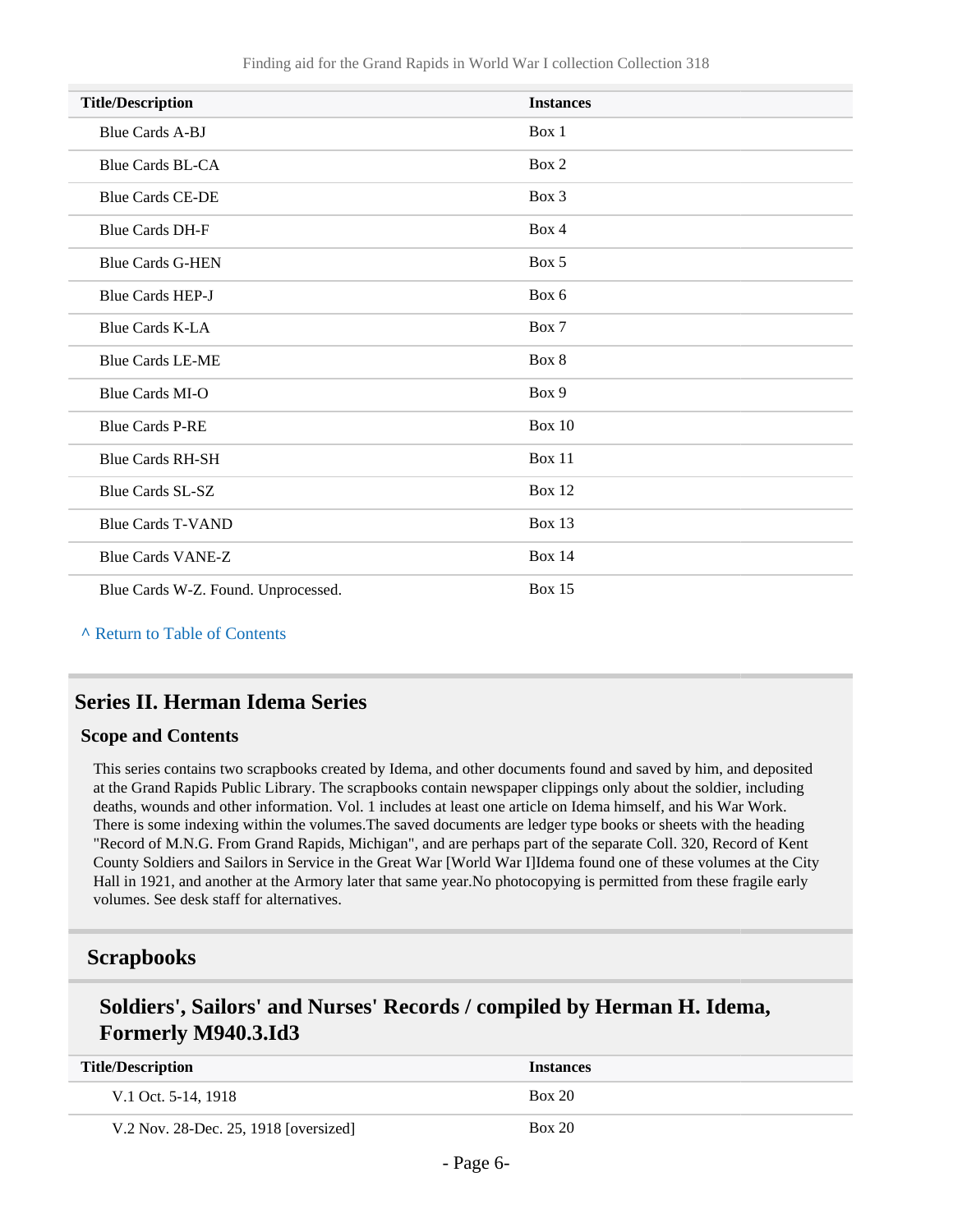| <b>Military Rosters</b>                                                                                                                                         | Box 20 |
|-----------------------------------------------------------------------------------------------------------------------------------------------------------------|--------|
| Michigan National Guard Register Books.                                                                                                                         | Box 20 |
| Record of [Naval Militia] from Grand Rapids, Michigan.<br>Original printed title crossed out and "Naval Militia" written<br>in left headermargin. N.d. 1986.094 | Box 20 |

### **[List of Men Who Enlisted in the U.S. Army, or Register of Recruits from Western Michigan]**

| <b>Title/Description</b>                                                                                          | <b>Instances</b> |
|-------------------------------------------------------------------------------------------------------------------|------------------|
| [Book 1] June 23, 1916-Dec. 29, 1916. OVERSIZED. Fnd. At<br>the Armory, Nov. 1921.                                | <b>Box 20</b>    |
| [Book 2] Apr. 12, 1917-May 13, 1917. OVERSIZED. Fnd. In<br>City Manager's Office of City Hall, May 1921. 1986.094 | <b>Box 20</b>    |

#### **^** [Return to Table of Contents](#page-1-0)

#### <span id="page-6-0"></span>**Series III. Various Documents**

#### **Scope and Contents**

This series includes single or small access listed under the subseries for the document type.

### <span id="page-6-1"></span>**Subseries A. Military Histories**

| <b>Title/Description</b> |                                                                                                                                                                                                                                                                                               | <b>Instances</b> |
|--------------------------|-----------------------------------------------------------------------------------------------------------------------------------------------------------------------------------------------------------------------------------------------------------------------------------------------|------------------|
|                          | Historical Technical Report, 536 Engineer Service Battalion,<br>N.A. [1919]                                                                                                                                                                                                                   | Box $16$         |
|                          | Group Organized as Camp Custer, Michigan, May 8, [1918?]<br>Made up of unassigned colored men [African Americans], and<br>white men as non coms.                                                                                                                                              | Box $16$         |
|                          | History of the 126th Infantry in the War with Germany / by<br>Emil B. Gansser. Grand Rapids: 125 Infantry Assoc., 1920. v. 1<br>1999.026                                                                                                                                                      | Box $16$         |
|                          | Thirty-second Division Exploits / William G. Haan.<br>Reprinted from the New York Time. Ca. 1919. Cover title: In<br>Commemoration of the Foreign Service and Home Celebration<br>of the 32nd Division. Compliments of Harding Coolidge Club of<br>Wisconsin. Milwaukee: Broadway Press, n.d. | Box $16$         |
|                          | On the Battle Fields of France in 1918 / by Emil B. Gansser,<br>formerly captain, 126th Inft. 32Nd Div. Grand Rapids, 1958. v.<br>1 1999.026                                                                                                                                                  | Box $16$         |
|                          | History of the 317th Infantry / Edley Craighil, 1st Lt. & Adjt.<br>2nd Bn. This copy presented to the GRPL by Arthur F. Shaw,                                                                                                                                                                 | <b>Box 16</b>    |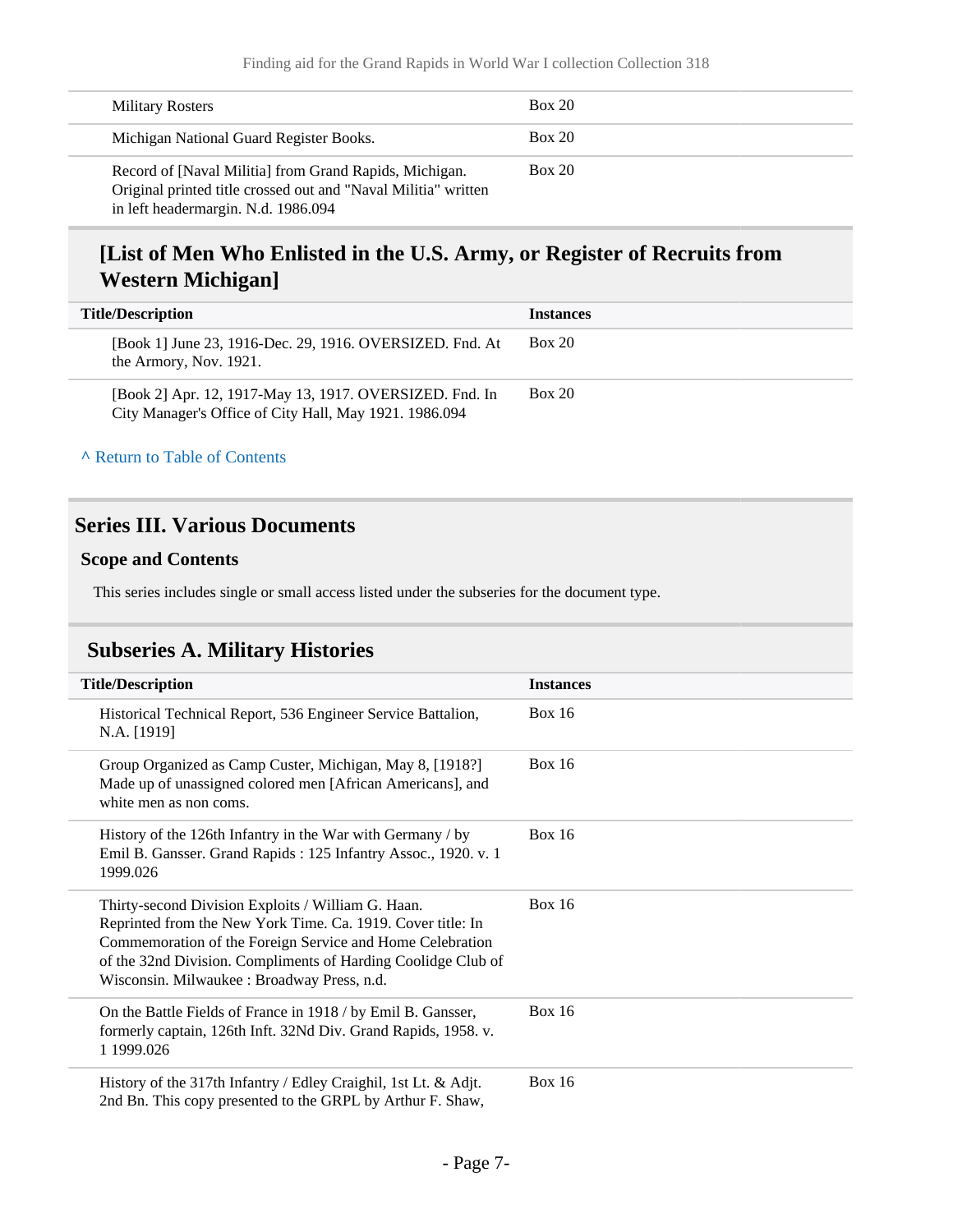#### <span id="page-7-0"></span>**Subseries B. Monument & Lists of Dead Title/Description Instances** Memoria in aeterna : a Rememberance of the Dedication of the Memorial Pillars erected in Fulton Street Park by the Citizens of Grand Rapids in memory of those who gave their lives in the World War / American Legion. Nov. 11, 1926. Box 16

### **Michigan's Gold Star Record. Excerpts. From Michigan History Magazine, as part of an ongoing series in the 1940's.**

| [List of soldiers who died in WWI.] | <b>Box 16</b>    |
|-------------------------------------|------------------|
| <b>Title/Description</b>            | <b>Instances</b> |
| [Excerpt #1] Caskey to Chodupski    | <b>Box 16</b>    |
| [Excerpt #2]Chriscinski to Cole     | <b>Box 16</b>    |

### **[Gold Star?] Men, Next of Kin & Address [List]**

| <b>Title/Description</b>       | <b>Instances</b> |  |
|--------------------------------|------------------|--|
| c. 1 original, source unknown. | Box 16.5         |  |
| c. 2 Photocopy, Source unknown | Box 16.5         |  |

### **Gold Star Mothers [1924?] List.**

| <b>Title/Description</b>        | <b>Instances</b> |
|---------------------------------|------------------|
| c. 1 original, source unknown.  | Box 16.5         |
| c. 2 Photocopy, Source unknown. | Box 16.5         |

### **Kent County Men Who Gave Their Lives in the Great War. [Gold Star Men]**

| <b>Title/Description</b>        | <b>Instances</b> |
|---------------------------------|------------------|
| c. 1 original, source unknown.  | Box 16.5         |
| c. 2 Photocopy, Source unknown. | Box 16.5         |

### <span id="page-7-1"></span>**Subseries C. Correspondence/Letters**

| <b>Title/Description</b>                                                                | <b>Instances</b> |
|-----------------------------------------------------------------------------------------|------------------|
| Slash Picture of Crown Prince.                                                          | <b>Box 16</b>    |
| Letter. To E.F. Demmon, his father, by Corp. Ralph W.<br>Demmon, Nov.24, 1918. 2002.068 | <b>Box 16</b>    |

#### <span id="page-7-2"></span>**Subseries D. Certificates**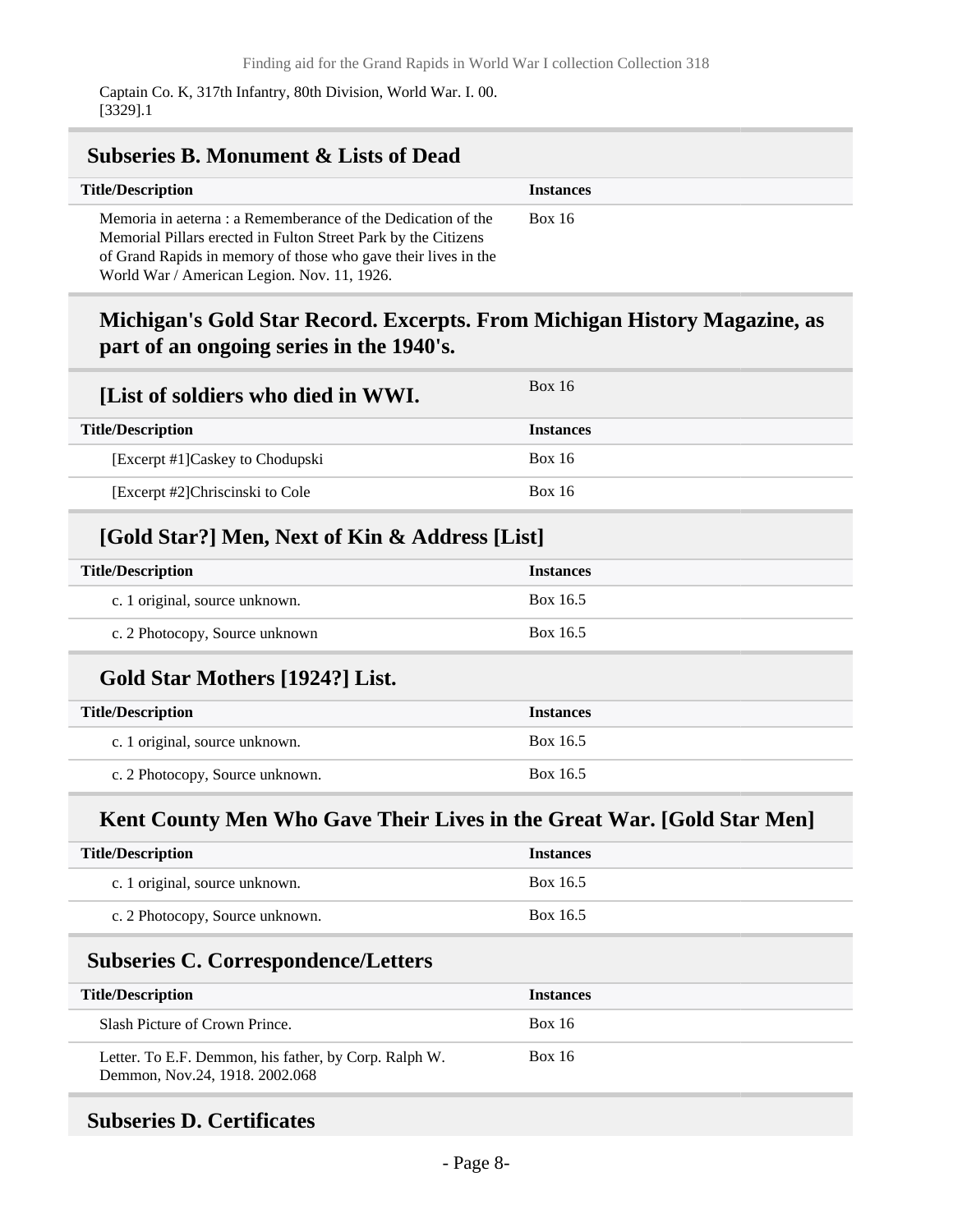### **Charles D. Davidson (3)**

| <b>Title/Description</b>                                                                                         | <b>Instances</b> |
|------------------------------------------------------------------------------------------------------------------|------------------|
| Army of the USA. For Charles D. Davidson, Oct. 22, 1917.<br>Corporal in the Medical Dept.                        | <b>Box 17</b>    |
| Army of the USA. For Charles D. Davidson, Jan. 23, 1918. To<br>Sargent in the Medical Dept.                      | <b>Box 17</b>    |
| USA. Treasury Dept. Bureau of War Risk Insurance.<br>Certificate no.131768. Dec. 1, 1917. For \$10,000. 2002.043 | <b>Box 17</b>    |
|                                                                                                                  |                  |

### <span id="page-8-0"></span>**Subseries E. Papers**

#### **Charles D. Davidson (2)**

| <b>Title/Description</b>                                                                                     | <b>Instances</b> |
|--------------------------------------------------------------------------------------------------------------|------------------|
| Honorable Discharge from the Army. Davidson as Sergeant<br>Field ArtillaryReplacement Troups, Aug. 30, 1918. | <b>Box 17</b>    |
| State of Michigan. Application for World War Bonus. Kent<br>Co.                                              | <b>Box 17</b>    |

### **John F. Watkins [2020.019]**

#### **Biographical / Historical**

John Frederick Watkins was born in Whitehall, Michigan in 1897 to Frederick and Ethel Watkins. He served in World War I and returned home to Whitehall. He eventually moved to Indiana where he married, had a family and practiced law until his death in 1988.

| <b>Title/Description</b>                             | <b>Instances</b> |  |
|------------------------------------------------------|------------------|--|
| Photographs of soldiers, mostly unidentified, 1919   | Box 16.1         |  |
| Photographs family, some identified, 1919            | Box 16.1         |  |
| Photo negatives, unidentified, 1919                  | Box 16.1         |  |
| Misc. correspondence, 1919                           | Box 16.1         |  |
| Letters to John F. Watkins from French pen pal, 1919 | Box 16.1         |  |
| Military ID and passes, 1919                         | Box 16.1         |  |
| Postcards sent to family, 1919                       | Box 16.1         |  |

### <span id="page-8-1"></span>**Subseries F. Publications**

| <b>Title/Description</b>                                                                                                                        | <b>Instances</b> |
|-------------------------------------------------------------------------------------------------------------------------------------------------|------------------|
| Bits of Poetry by the doughboy. Publ by Sergt. N.J. Danhof.<br>GrandRapids. VanderWerf Printing Co. ca. 1917 Formerly<br>MKG811.D22 00.[3186].1 | Box 16           |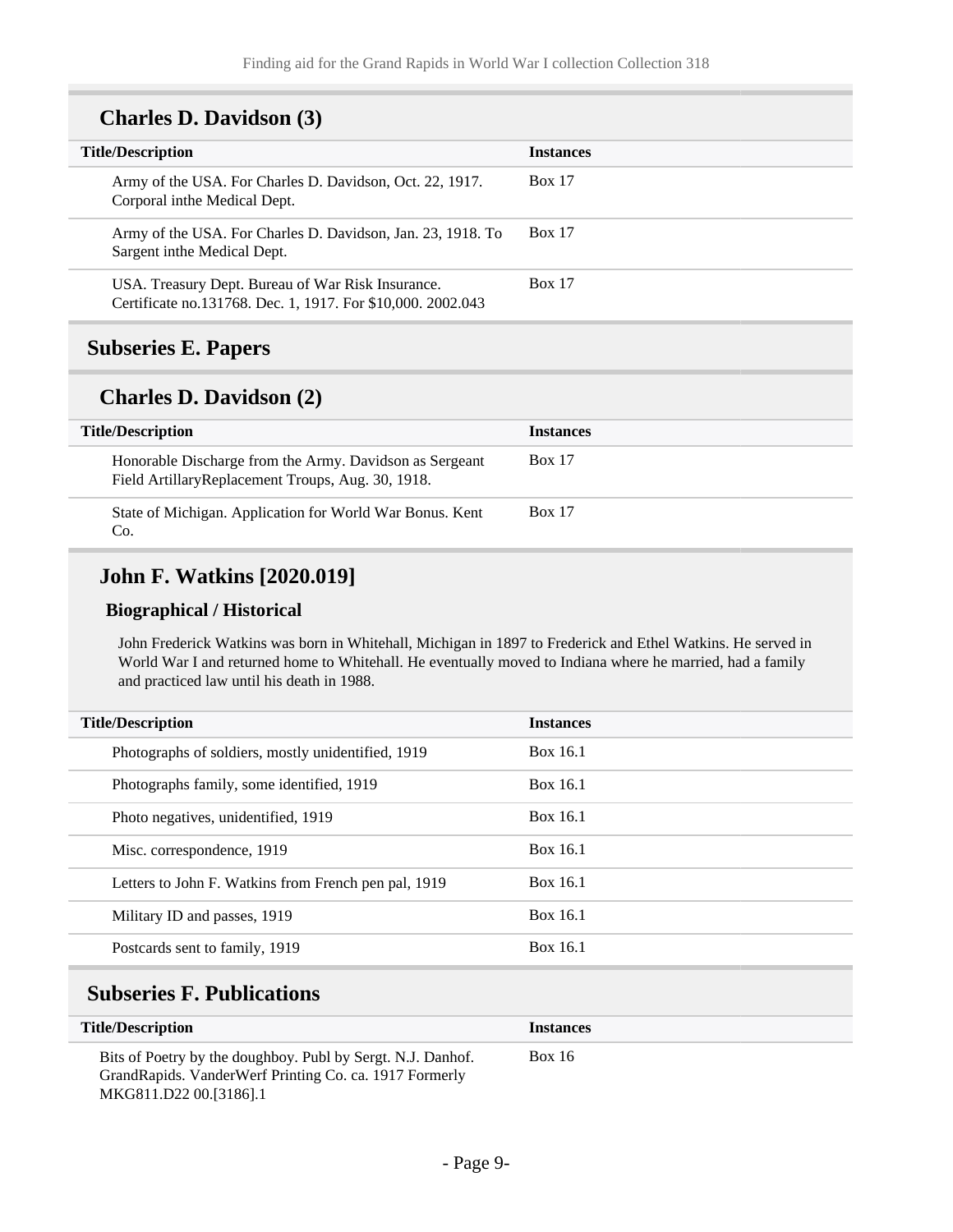| "The Returned Soldier" In Library Service. Detroit Public | <b>Box 16</b> |
|-----------------------------------------------------------|---------------|
| Library. V. 2, no. 12, Feb. 15, 1919. 00. [3252]. 1       |               |

#### <span id="page-9-0"></span>**Subseries G. Reference Documents**

| <b>Title/Description</b>                                                                                                                          | <b>Instances</b> |
|---------------------------------------------------------------------------------------------------------------------------------------------------|------------------|
| [Chart, listing County, Population, Proportion. Michigan Quota,<br>per population World War I? Needs additional clarification.<br>Source unknown. | Box 16.5         |

#### <span id="page-9-1"></span>**Subseries H. Student Papers**

| <b>Title/Description</b>                                                                                                                                                                    | <b>Instances</b> |
|---------------------------------------------------------------------------------------------------------------------------------------------------------------------------------------------|------------------|
| The Grand Rapids Evening Press' Comments on Germany,<br>1910-1914 / Robert Schoone-Jongen. Nov. 25, 1970. History<br>400A 00.[3248].1                                                       | Box 16.1         |
| Life During the Strife: student views in Grand Rapids during<br>World War I, the Great Depression, and World War II / Brian S.<br>Vlieg. Dec. 11, 1984. History 395, Diephouse. 00.[3249].1 | Box 16.1         |
| The Opinion of the Grand Rapids Press concerning<br>Preparedness, Neutrality, and Germany, 1914-1918 / Doug<br>DeBoer. Dec. 5, 1979. Prof. Ippel. 00.[3250].1                               | Box 16.1         |
| A View of Grand rapids Public Opinion Toward Germany, June<br>29 to Dec. 31, 1914 / Herk Vanden Bosch, Dec. 7, 1970. History<br>400A, Dr. Miller. 00.[3251].1                               | Box 16.1         |
| A Return to Table of Contents                                                                                                                                                               |                  |

#### <span id="page-9-2"></span>**Series IV. Various Images.**

#### **Scope and Contents**

Subseries A. World War I Reference Photos.

A large number of photographs showing images of World War I have been found in the archival backlog. These images may have been taken or acquired by Samuel Ranck during his time in Europe providing library services to soldiers. Or, they may be reference images that were acquired through some other means for reference purposes. No accession information is known.This material is unprocessed.

### <span id="page-9-3"></span>**Subseries A. World War I Reference Photos.**

| <b>Title/Description</b>                                                                                                    | <b>Instances</b> |
|-----------------------------------------------------------------------------------------------------------------------------|------------------|
| Panorama. 2nd Bat. O.T.S., Capt. H.M. Baker, Comdg., June 10,<br>1918. "C.D. Davison, 2dn Battery, no. 29"--verso. 2002.043 | <b>Box 17</b>    |
| Panorama. Photo no. 264. Paul L. Richards, Montgomery, Ala.<br>"Charles DeWitt Davidson"--verso. 2002.043                   | <b>Box 17</b>    |